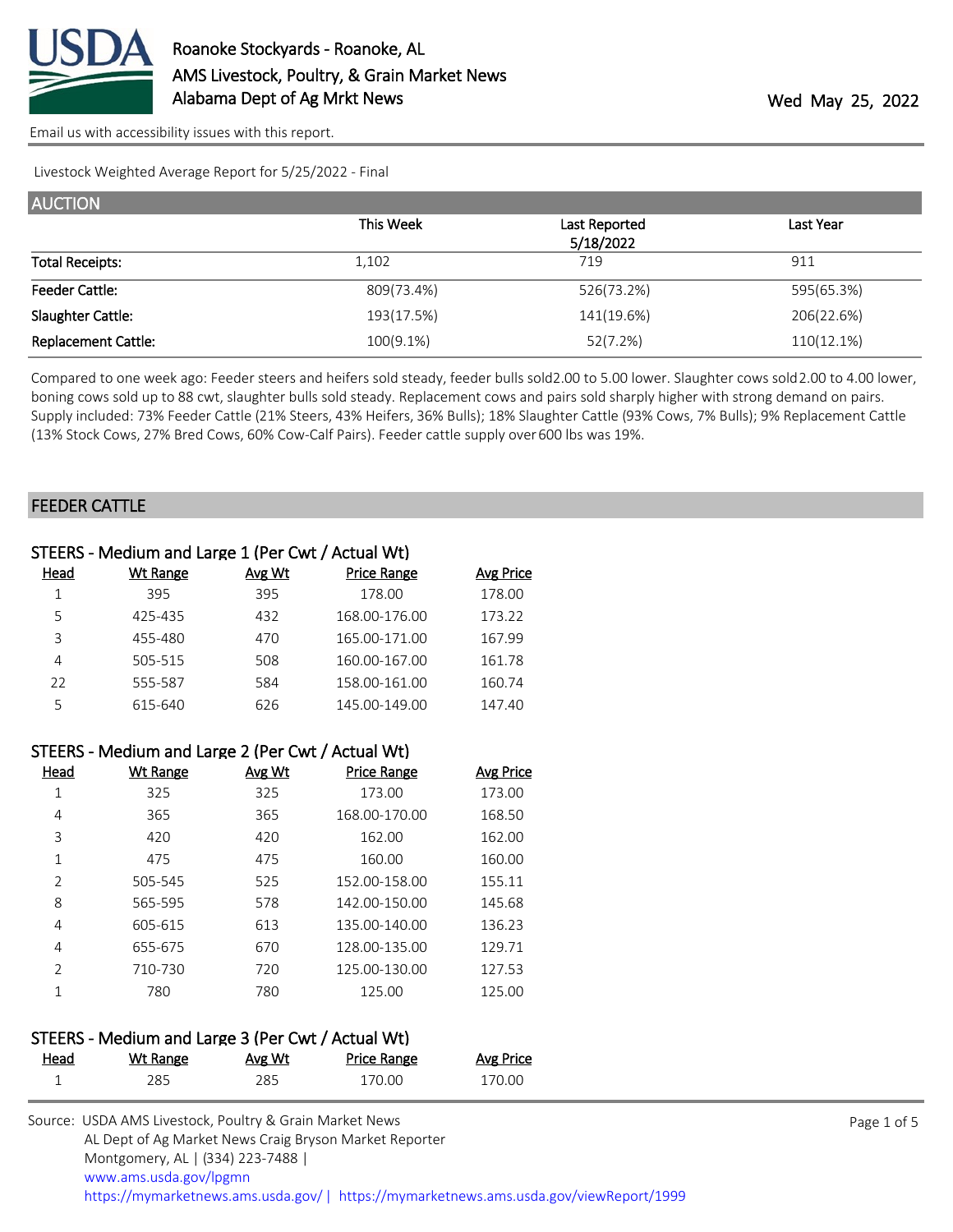

# Roanoke Stockyards - Roanoke, AL AMS Livestock, Poultry, & Grain Market News Alabama Dept of Ag Mrkt News **Wed May 25, 2022**

[Email us with accessibility issues with this report.](mailto:mars@ams.usda.gov?subject=508%20issue)

|   | 380     | 380 | 152.00        | 152.00 |
|---|---------|-----|---------------|--------|
| 4 | 480     | 480 | 150.00        | 150.00 |
|   | 570-590 | 578 | 135.00-140.00 | 138.20 |
|   | 630     | 630 | 125.00        | 125.00 |
|   | 685     | 685 | 123.00        | 123.00 |
|   | 710     | 710 | 120.00        | 120.00 |

|               | HEIFERS - Medium and Large 1 (Per Cwt / Actual Wt) |               |                    |           |
|---------------|----------------------------------------------------|---------------|--------------------|-----------|
| <u>Head</u>   | Wt Range                                           | <b>Avg Wt</b> | <b>Price Range</b> | Avg Price |
| 10            | 360-380                                            | 368           | 152.00-157.00      | 153.80    |
| 12            | 415-435                                            | 427           | 145.00-152.00      | 148.56    |
| 5             | 465-475                                            | 471           | 142.00-148.00      | 143.38    |
| 11            | 515-530                                            | 524           | 138.00-145.00      | 140.46    |
| 23            | 555-560                                            | 556           | 135.00-140.00      | 139.39    |
|               | 615-635                                            | 625           | 129.00-131.00      | 130.01    |
| 1             | 685                                                | 685           | 126.00             | 126.00    |
| $\mathcal{P}$ | 705-720                                            | 713           | 119.00-120.00      | 119.49    |

|  | HEIFERS - Medium and Large 2 (Per Cwt / Actual Wt) |  |  |  |
|--|----------------------------------------------------|--|--|--|
|--|----------------------------------------------------|--|--|--|

| Head | <u>Wt Range</u> | Avg Wt | <b>Price Range</b> | <b>Avg Price</b> |
|------|-----------------|--------|--------------------|------------------|
| 8    | 320-345         | 332    | 148.00-151.00      | 148.90           |
| 5    | 380             | 380    | 142.00-151.00      | 148.60           |
| 15   | 415-440         | 430    | 135.00-143.00      | 138.05           |
| 9    | 465-475         | 471    | 133.00-140.00      | 137.45           |
| 18   | 515-545         | 530    | 130.00-137.00      | 133.33           |
| 11   | 565-595         | 578    | 128.00-131.00      | 129.61           |
| 1    | 645             | 645    | 120.00             | 120.00           |
| 5    | 665-670         | 667    | 117.00-120.00      | 118.21           |
| 3    | 720-730         | 725    | 110.00-116.00      | 112.66           |
| 1    | 765             | 765    | 110.00             | 110.00           |

# HEIFERS - Medium and Large 3 (Per Cwt / Actual Wt)

| Head | Wt Range | Avg Wt | <b>Price Range</b> | <b>Avg Price</b> |
|------|----------|--------|--------------------|------------------|
|      | 280      | 280    | 150.00             | 150.00           |
| 9    | 330-345  | 339    | 140.00-146.00      | 142.41           |
| 6    | 375-390  | 380    | 138.00-140.00      | 139.32           |
| 4    | 465-475  | 470    | 130.00-131.00      | 130.51           |
| 3    | 575      | 575    | 120.00             | 120.00           |
| 3    | 605-640  | 623    | 110.00-118.00      | 114.41           |
| 3    | 675      | 675    | 110.00             | 110.00           |

# BULLS - Medium and Large 1 (Per Cwt / Actual Wt)

| <b>Head</b> | Wt Range                                                | Avg Wt | <b>Price Range</b> | Avg Price                                                                              |  |
|-------------|---------------------------------------------------------|--------|--------------------|----------------------------------------------------------------------------------------|--|
|             | Source: USDA AMS Livestock, Poultry & Grain Market News |        |                    |                                                                                        |  |
|             | AL Dept of Ag Market News Craig Bryson Market Reporter  |        |                    |                                                                                        |  |
|             | Montgomery, AL   (334) 223-7488                         |        |                    |                                                                                        |  |
|             | www.ams.usda.gov/lpgmn                                  |        |                    |                                                                                        |  |
|             |                                                         |        |                    | https://mymarketnews.ams.usda.gov/   https://mymarketnews.ams.usda.gov/viewReport/1999 |  |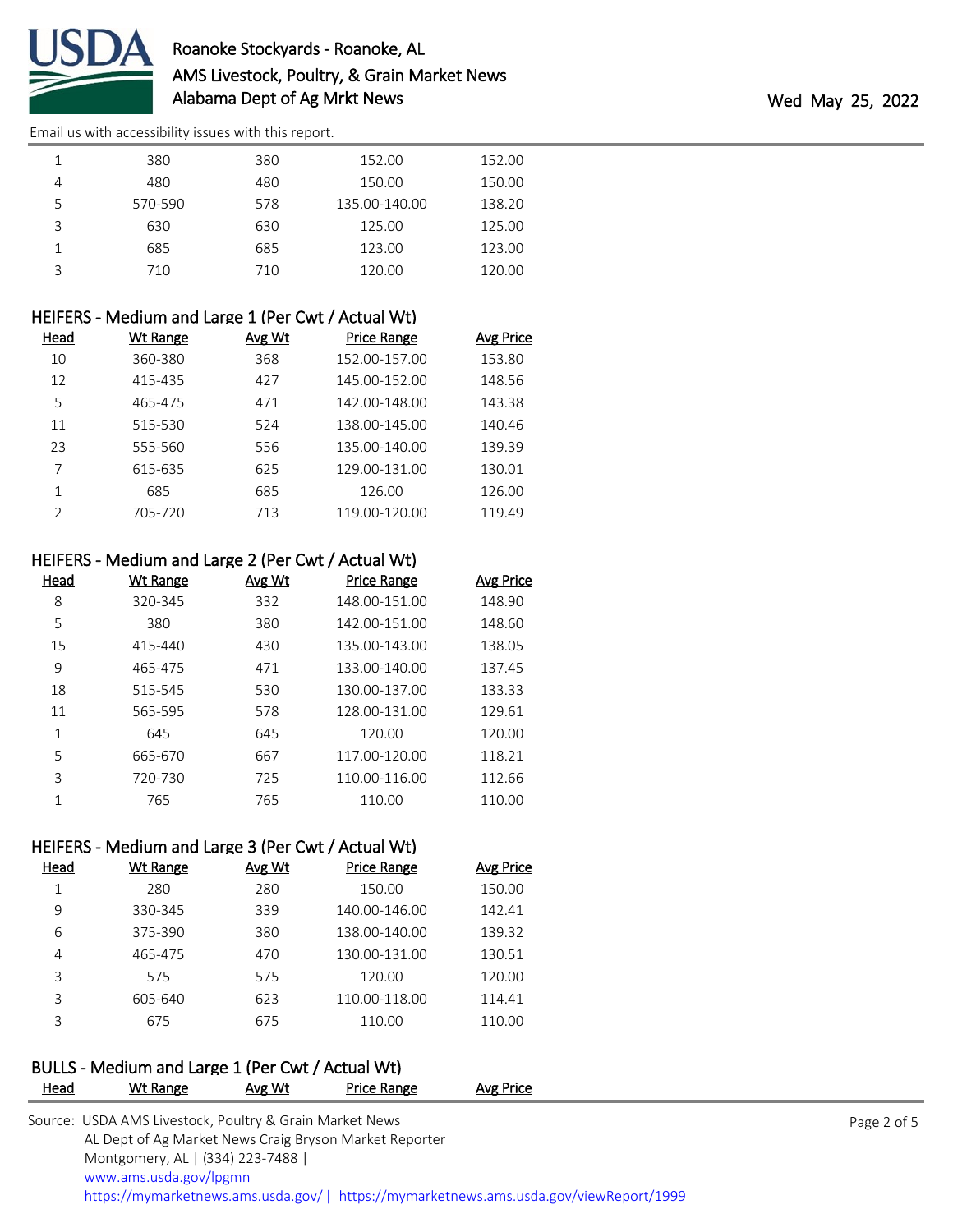

# Roanoke Stockyards - Roanoke, AL AMS Livestock, Poultry, & Grain Market News Alabama Dept of Ag Mrkt News Wed May 25, 2022

[Email us with accessibility issues with this report.](mailto:mars@ams.usda.gov?subject=508%20issue)

| 1             | 285     | 285 | 178.00        | 178.00 |
|---------------|---------|-----|---------------|--------|
| 8             | 315     | 315 | 172.00        | 172.00 |
| 7             | 355-375 | 366 | 163.00-170.00 | 167.19 |
| 5             | 415-430 | 421 | 160.00-164.00 | 161.63 |
| $\mathcal{P}$ | 470     | 470 | 153.00        | 153.00 |
| $\mathcal{P}$ | 515     | 515 | 144.00        | 144.00 |
| 6             | 575-595 | 592 | 138.00-141.00 | 139.16 |
|               | 745     | 745 | 125.00        | 125.00 |
|               |         |     |               |        |

## BULLS - Medium and Large 2 (Per Cwt / Actual Wt)

| Head           | <b>Wt Range</b> | Avg Wt | <b>Price Range</b> | <b>Avg Price</b> |
|----------------|-----------------|--------|--------------------|------------------|
| 1              | 290             | 290    | 175.00             | 175.00           |
| 10             | 320-335         | 326    | 166.00-170.00      | 168.60           |
| 4              | 370-375         | 374    | 154.00-160.00      | 155.48           |
| 3              | 415             | 415    | 150.00             | 150.00           |
| 12             | 455-485         | 470    | 145.00-151.00      | 147.81           |
| 13             | 515-525         | 522    | 135.00-140.00      | 136.68           |
| $\overline{2}$ | 590             | 590    | 130.00             | 130.00           |
| 7              | 640-645         | 641    | 120.00-125.00      | 122.29           |
| 9              | 670-695         | 680    | 117.00-123.00      | 120.12           |
| 5              | 725-730         | 728    | 114.00-119.00      | 117.01           |
| 3              | 770             | 770    | 110.00             | 110.00           |

#### BULLS - Medium and Large 3 (Per Cwt / Actual Wt)

| Head          | Wt Range | Avg Wt | <b>Price Range</b> | Avg Price |
|---------------|----------|--------|--------------------|-----------|
| 1             | 280      | 280    | 162.00             | 162.00    |
| $\mathcal{P}$ | 325      | 325    | 160.00             | 160.00    |
| 9             | 375-390  | 387    | 145.00-150.00      | 147.46    |
| 9             | 415-425  | 421    | 140.00-146.00      | 142.69    |
| 10            | 465-490  | 480    | 135.00-142.00      | 137.86    |
| 7             | 520-545  | 527    | 130.00-132.00      | 130.59    |
| 5             | 555      | 555    | 120.00             | 120.00    |
| $\mathcal{P}$ | 615      | 615    | 116.00             | 116.00    |
| 4             | 670      | 670    | 110.00             | 110.00    |

## SLAUGHTER CATTLE

## COWS - Breaker 75-80% (Per Cwt / Actual Wt)

| <u>Head</u> | Wt Range  | Avg Wt | <b>Price Range</b> | Avg Price | Dressing |
|-------------|-----------|--------|--------------------|-----------|----------|
| 19          | 1270-1575 | 1485   | 72.00-77.00        | 73.22     | Average  |
| 10          | 1125-1665 | 1478   | 66.00-71.00        | 68.56     | _OW      |

# COWS - Boner 80-85% (Per Cwt / Actual Wt)

| Source: USDA AMS Livestock, Poultry & Grain Market News                                |
|----------------------------------------------------------------------------------------|
| AL Dept of Ag Market News Craig Bryson Market Reporter                                 |
| Montgomery, AL   (334) 223-7488                                                        |
| www.ams.usda.gov/lpgmn                                                                 |
| https://mymarketnews.ams.usda.gov/   https://mymarketnews.ams.usda.gov/viewReport/1999 |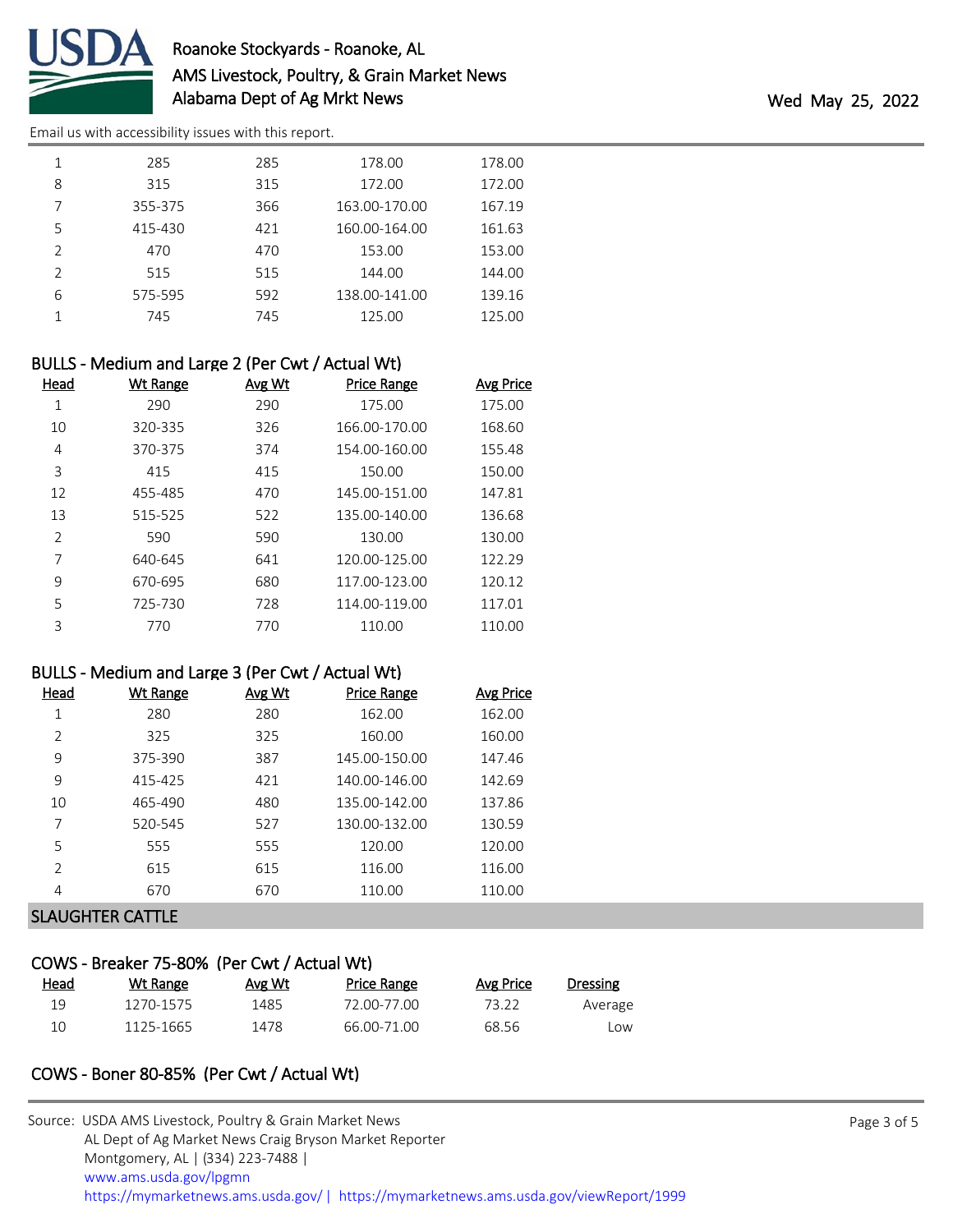

[Email us with accessibility issues with this report.](mailto:mars@ams.usda.gov?subject=508%20issue)

| Dressing | Avg Price | Price Range | Avg Wt | Wt Range | <u>Head</u> |
|----------|-----------|-------------|--------|----------|-------------|
| Average  | 73.40     | 71.00-76.00 | 1154   | 845-1400 | 48          |
| High     | 78.96     | 77.00-83.00 | 1150   | 920-1375 | 27          |
| Low      | 66.79     | 64.00-70.00 | 1108   | 910-1435 | 28          |

## COWS - Lean 85-90% (Per Cwt / Actual Wt)

| <u>Head</u> | Wt Range | Avg Wt | Price Range | Avg Price | <b>Dressing</b> |
|-------------|----------|--------|-------------|-----------|-----------------|
| q           | 825-1050 | 967    | 53.00-57.00 | 55.80     | Average         |
| 18          | 730-1175 | 968    | 59.00-63.00 | 61.05     | High            |
|             | 705-780  | 743    | 45.00-50.00 | 47.63     | LOW             |

|      | BULLS - 1-2 (Per Cwt / Actual Wt) |        |              |           |          |
|------|-----------------------------------|--------|--------------|-----------|----------|
| Head | Wt Range                          | Avg Wt | Price Range  | Avg Price | Dressing |
| 6    | 1220-1640                         | 1432   | 96.00-100.00 | 97.43     | Average  |
|      | 1690                              | 1690   | 102.00       | 102.00    | High     |
|      | 1575-1640                         | 1601   | 88.00-92.00  | 90.02     | Low      |
|      |                                   |        |              |           |          |

#### REPLACEMENT CATTLE

# STOCK COWS - Medium and Large 1-2 (Per Head / No Wt)

| Age           | <b>Stage</b> | Head | Wt Range                                            | Avg Wt | <b>Price Range</b> | Avg Price |  |
|---------------|--------------|------|-----------------------------------------------------|--------|--------------------|-----------|--|
| $2 - 4$       |              | 13   |                                                     |        | 600.00-825.00      | 698.08    |  |
|               |              |      |                                                     |        |                    |           |  |
|               |              |      | BRED COWS - Medium and Large 1-2 (Per Head / No Wt) |        |                    |           |  |
| <u>Age</u>    | <b>Stage</b> | Head | Wt Range                                            | Avg Wt | <b>Price Range</b> | Avg Price |  |
| $2 - 8$       |              |      |                                                     |        | 700.00-725.00      | 712.50    |  |
| $\sim$ $\sim$ |              |      |                                                     |        | 0.0000000000       | 0.2100    |  |

|         |     | .               |         |       |
|---------|-----|-----------------|---------|-------|
| 2-8     |     | 800.00-1050.00  | 934.09  |       |
| $2 - 8$ |     | 1175.00-1200.00 | 1191.67 | Fancy |
| -2-8    | T3. | 750.00-825.00   | 791.67  |       |
|         |     |                 |         |       |

## BRED COWS - Medium and Large 3 (Per Head / No Wt)

| <u>Age</u> | Stage | Head | Wt Range                                 | Avg Wt | <b>Price Range</b> | Avg Price |
|------------|-------|------|------------------------------------------|--------|--------------------|-----------|
| >8         | T2    | 6    |                                          |        | 700.00-725.00      | 708.33    |
|            |       |      |                                          |        |                    |           |
|            |       |      | BRED COWS - Small 1-2 (Per Head / No Wt) |        |                    |           |
| <u>Age</u> | Stage | Head | Wt Range                                 | Avg Wt | <b>Price Range</b> | Avg Price |
| $2 - 8$    | Τ1    |      |                                          |        | 550.00             | 550.00    |
| $2 - 8$    | TЗ    |      |                                          |        | 600.00             | 600.00    |

## COW-CALF PAIRS - Medium and Large 1-2 w/ 150-300 lbs calf (Per Family / No Wt)

| <u>Age</u> | Stage            | <u>Head</u> | Wt Range | Avg Wt | Price Range     | Avg Price |       |
|------------|------------------|-------------|----------|--------|-----------------|-----------|-------|
| 2-8.       |                  | 20          |          |        | 1000.00-1250.00 | 1115.00   |       |
| 2-8.       | $\left( \right)$ | 34          |          |        | 1400.00-2375.00 | 1683.82   | Fancy |